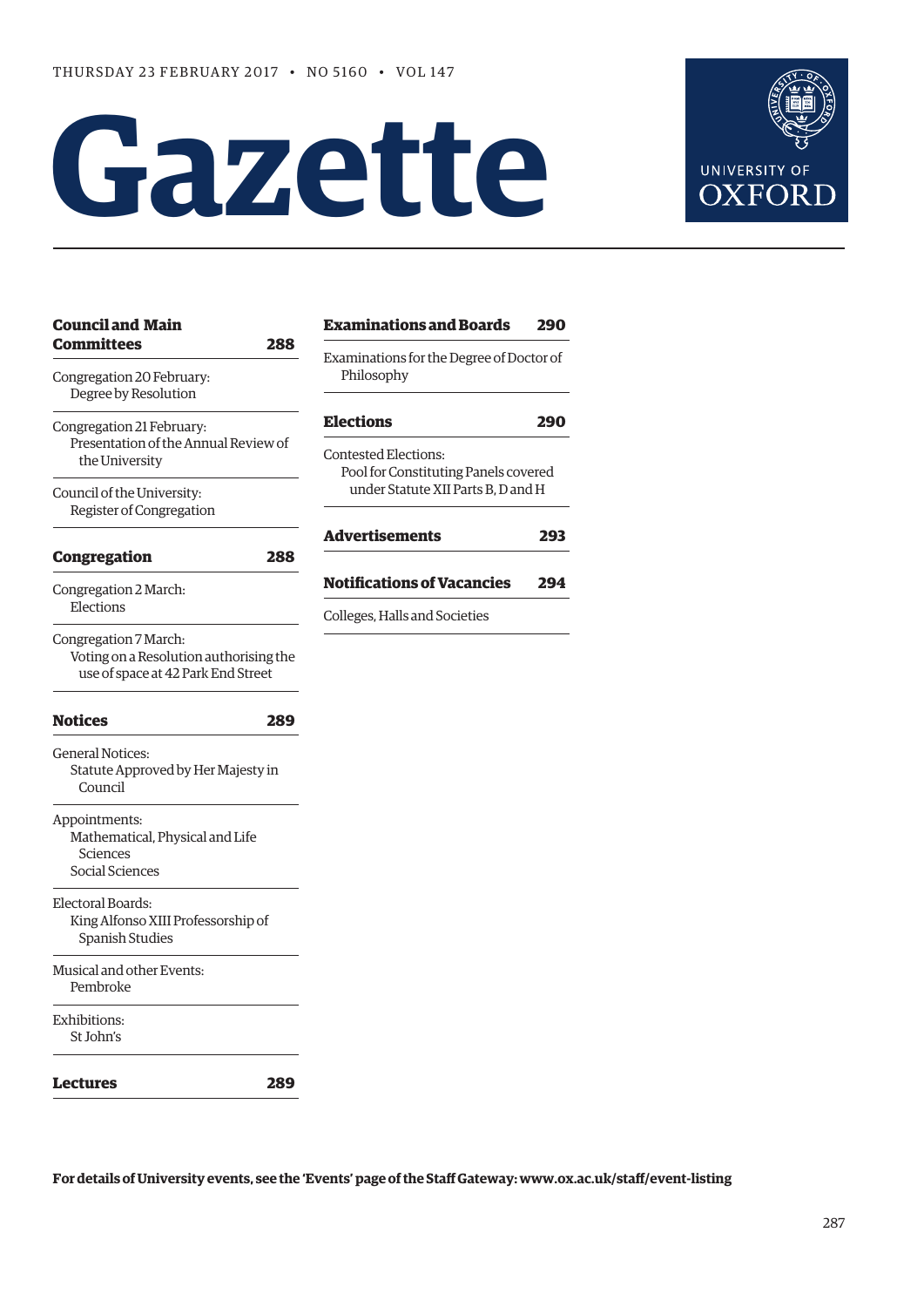# <span id="page-1-0"></span>Council and Main Committees

# **Congregation** 20 February

**Degree by Resolution**

*This content has been removed as it contains personal information protected under the Data Protection Act.*

# **Congregation** 21 February

# **Presentation of the Annual Review of the University**

The Annual Review of the University for 2015/16 [\(Supplement \\*1 to](http://www.ox.ac.uk/about/organisation/annual-review) *Gazette*, Vol 147) was declared presented.

#### **Council of the University**

#### **Register of Congregation**

The Vice-Chancellor reports that the following names have been added to the Register of Congregation:

Chow, J, St Hugh's Eccles, R, Saïd Business School Gibbons, S I Z, Department of Social Policy and Intervention Hein, A M, St Hugh's Raymond, M E, Queen's

| Congregation | 2 March |
|--------------|---------|
|              |         |

Congregation

# **Elections**

# CONTESTED ELECTIONS

Pool for Constituting Panels convened under Statute XII Parts B, D and H

Details are in '[Elections'](#page-3-0) section below.

## **Congregation** 7 March

¶ Members of Congregation are reminded that any two members may, not later than **noon on 27 February**, give notice in writing to the Registrar that they wish to oppose or amend the resolution below (see the note on the conduct of business in Congregation below). If no such notice has been given, and unless Council has declared otherwise or the meeting has been adjourned, the resolution shall be declared carried, and the meeting may be cancelled.

# **Voting on a Resolution authorising the use of space at 42 Park End Street**

#### *Explanatory Note*

The Department of Sociology has grown rapidly over the last six years (by approximately 80%), in part due to its success in attracting external research funding. It is predominately located within the Manor Road Building, occupying approximately 677 sqm net usable area (NUA) of office and meeting space. In addition the department leases office space in 74 Woodstock Road amounting to approximately 160 sqm NUA from St Hugh's College. Nine of the department's academic staff do not have faculty offices and so utilise college accommodation.

The academic strategy is to co-locate the department. The current space in Manor Road is no longer sufficient to house the department's staff and student growth, nor does it have the capacity to accommodate the staff from 74 Woodstock Road. Estates Services has been unable to identify a suitable consolidated site within the University estate that would accommodate the entire department (including staff located in Manor Road and 74 Woodstock Road, staff whom the department is currently unable to accommodate and

expected departmental expansion owing to new research grants).

The Social Sciences Division has strong ties to Nuffield College and is very supportive of the proposed West End strategy to develop the 'Island Site'. Nuffield, in collaboration with Sociology, has identified 42 Park End Street as an opportunity to relocate the entire department. The building comprises approximately 685 sqm NUA (comprising 412 sqm on the ground floor and 273 sqm on the first floor). Due to the flexible configuration, the building would accommodate the staff currently in Manor Road and 74 Woodstock Road, as well as those academics currently without departmental office space. In addition, there is a second floor which could provide further expansion in the future.

#### *Text of Resolution*

That approximately 685 sqm NUA in 42 Park End Street be allocated to the Department of Sociology with effect from 1 December 2017 to 1 December 2022.

# **Note on procedures in Congregation**

¶ Business in Congregation is conducted in accordance with Congregation Regulations 2 of 2002 [\(www.admin.ox.ac.uk/statutes/](http://www.admin.ox.ac.uk/statutes/regulations/529-122.shtml) [regulations/529-122.shtml\). A p](http://www.admin.ox.ac.uk/statutes/regulations/529-122.shtml)rintout of these regulations, or of any statute or other regulations, is available from the Council Secretariat on request. A member of Congregation seeking advice on questions relating to its procedures, other than elections, should contact Mrs F Burchett at the University Offices, Wellington Square (telephone: (2)80199; email: felicity. [burchett@admin.ox.ac.uk\); questions](mailto:felicity.burchett@admin.ox.ac.uk)  relating to elections should be directed to the Elections Officer, Ms S L S Mulvihill [\(telephone: \(2\)80463; email: elections.](mailto:elections.office@admin.ox.ac.uk) office@admin.ox.ac.uk).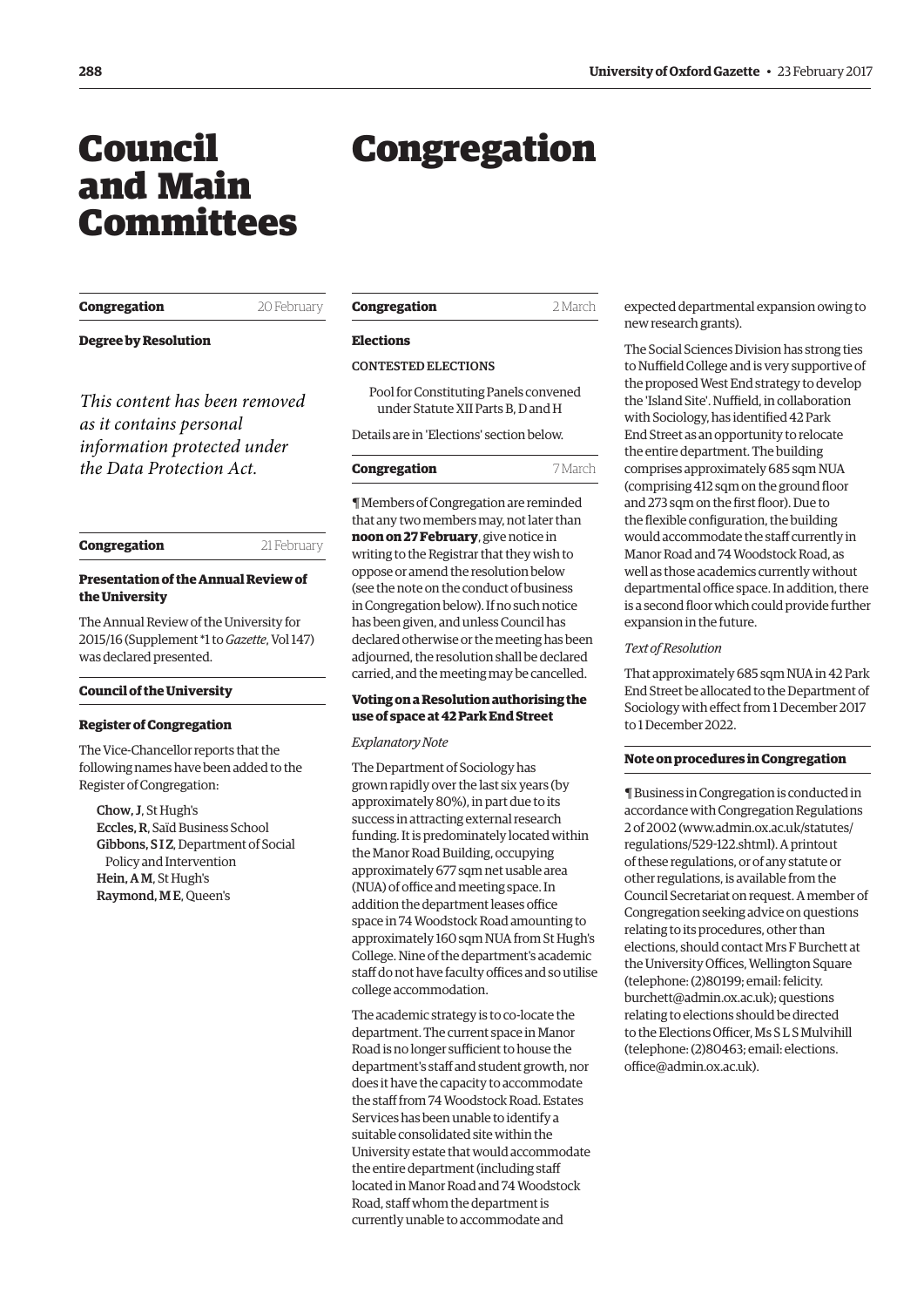# <span id="page-2-0"></span>Notices

## **General Notices**

# **Statute Approved by Her Majesty in Council**

The Vice-Chancellor has received a communication from the Clerk of Her Majesty's Privy Council, stating that on 15 February 2017 Her Majesty was pleased to approve amendments to Statute XII, concerning Academic Staff and the Visitatorial Board, printed in *Gazette* [Supplement \(1\) to No 5134, 26 May 2016,](http://www.ox.ac.uk/media/global/wwwoxacuk/localsites/gazette/documents/supplements2015-16/Voting_on_Legislative_Proposal_Statute_XII_(1)_to_No_5134.pdf) and approved by Congregation on 31 May 2016 (*Gazette* [No 5136, 9 June 2016, p612\)](http://www.ox.ac.uk/gazette/2015-2016/9june2016-no5136/councilandmaincommittees/#234267). Further information on the amendments can be found on the University website at [www.](http://www.ox.ac.uk/staff/consultations/statute-xii) [ox.ac.uk/staff/consultations/statute-xii.](http://www.ox.ac.uk/staff/consultations/statute-xii) 

# **Appointments**

# **Mathematical, Physical and Life Sciences**

# PROFESSORSHIP OF STATISTICS

Judith Rousseau, DEA Paris VII, PhD Paris VI, Professor, Université Paris Dauphine, Ceremade, has been appointed to the Professorship of Statistics in the Department of Statistics with effect from 1 September 2017. Professor Rousseau will be a fellow of Jesus.

#### **Social Sciences**

## REAPPOINTMENTS

Professor Michael Smets, DPhil Oxf; Associate Professor in Management and Organisation Studies, Saïd Business School, from 1 February 2017 until retirement

# **Electoral Boards**

# **Revised composition of an Electoral Board**

The revised composition of the electoral board to the post below, proceedings to fill which are currently in progress, is as follows:

# KING ALFONSO XIII PROFESSORSHIP OF SPANISH STUDIES

|                                      | Appointed by                     |
|--------------------------------------|----------------------------------|
| Provost of Oueen's<br>(in the chair) | The Vice-Chancellor <sup>1</sup> |
| Rector of Exeter                     | ex officio                       |
| Professor K O'Brien                  | Humanities Division              |
| Dr G Hazbun                          | Modern Languages<br>Faculty      |
| Professor J King                     | Modern Languages<br>Faculty      |
| Dr S Mortimer                        | <b>History Faculty</b>           |
| Dr D Moran                           | Council                          |
| Professor T O'Reilly                 | Council                          |
| Dr I Watson                          | Council                          |
| Ms J Johnson                         | Exeter                           |

1 Appointed by the Vice-Chancellor under the provisions of Statute IX, Sect 10 and 11.

# **Musical and other Events**

#### **Pembroke**

## PEMBROKE COLLEGE MUSIC SOCIETY

The following events will be held at 1.10pm in the Pichette Auditorium. Free.

*28 Feb*: Josephine Towle-Jones, viola, Guy Newbury, piano: J S Bach, Brahms, Enescu

*7 Mar*: Danae Eleni, soprano, Guy Newbury, piano: Chausson, Strauss, Reger, Newbury, Quilter, Hahn

#### **Exhibitions**

#### **St John's**

# LAUDIAN VESTMENTS AND COLLEGE SILVER ON DISPLAY

A display of liturgical vestments and embroidery from the late medieval period will take place at 2pm on 4 March in the Garden Quadrangle Reception Room. There will be an accompanying exhibition of some of the most intriguing pieces of silver from St John's early 18th-century collection. More [information: www.sjc.ox.ac.uk/discover/](www.sjc.ox.ac.uk/discover/events/laudian-vestments-and-silver) events/laudian-vestments-and-silver.

# Lectures

#### **Colleges, Halls and Societies**

#### **St Cross**

LORNA CASSELTON MEMORIAL LECTURE

Dr Ellen Stofan, NASA Chief Scientist, will deliver the 2017 Lorna Casselton Memorial Lecture at 5pm on 3 May in Lecture Theatre 1, Mathematical Institute. Free but reservation required: www.stx.ox.ac.uk/ [lorna-casselton-memorial-lecture-booking](www.stx.ox.ac.uk/lorna-casselton-memorial-lecture-booking-form)form.

*Subject*: 'The international search for life beyond Earth – from Mars to extrasolar planets'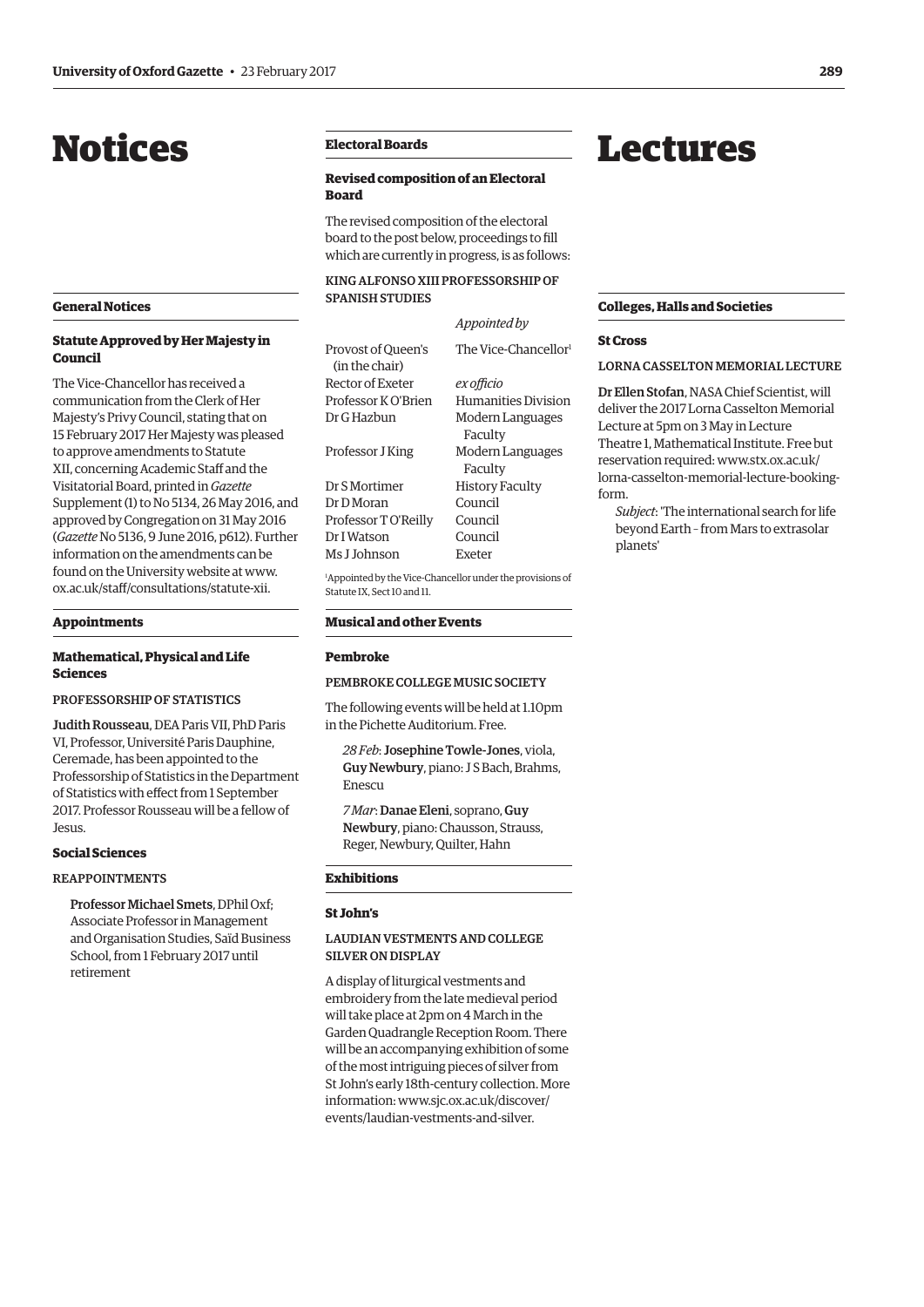# <span id="page-3-0"></span>Examinations and Boards

**Examinations for the Degree of Doctor of Philosophy**

*This content has been removed as it contains personal information protected under the Data Protection Act.*

# Elections

**Contested Elections** 2 March

The following elections will be contested.

# **Other Committees and University Bodies**

POOL FOR CONSTITUTING PANELS CONVENED UNDER STATUTE XII PARTS B, D AND H

*The statutes approved by Congregation on 31 May 2016 having now been approved by Her Majesty in Council (see 'Notices' section above), elections are required to populate the new Pool for Constituting Panels under Statute XII, Parts B, D and H [\(www.admin.](http://www.admin.ox.ac.uk/statutes/353-051.shtml) [ox.ac.uk/statutes/353-051.shtml\) un](http://www.admin.ox.ac.uk/statutes/353-051.shtml)der the associated regulations made by Council on 2 December 2016 [\(www.admin.ox.ac.uk/](http://www.admin.ox.ac.uk/statutes/regulations/3-0217.shtml) [statutes/regulations/3-0217.shtml\)](http://www.admin.ox.ac.uk/statutes/regulations/3-0217.shtml)*.

Four members of Congregation to whom Statute XII applies to represent the Division of Mathematical, Physical and Life Sciences, elected by members of Congregation

| Current/ | To hold | To hold |
|----------|---------|---------|
| Retiring | office  | office  |
| Member   | from    | until   |

[new positions] with immediate HT 2021 effect

*The following nominations have been received*:

Gwen Booth, MA PhD Camb, Mathematical, Physical and Life Sciences Division

*Nominated by*:

D D C Bradley, Jesus, Faculty of Physics, Faculty of Engineering Science S Bysouth, Personnel Services M Z Kwiatkowska, Trinity, Faculty of Computer Science

P Mountford, St Edmund Hall, Faculty of Chemistry

P D Nellist, Corpus Christi, Faculty of Materials

S J Shaikh, Mathematical, Physical and Life Sciences Division

*Candidate statement:*

I lead the Academic Appointments function in the MPLS Divisional Office, and have previous experience in central university Personnel as part of the Senior Appointments team.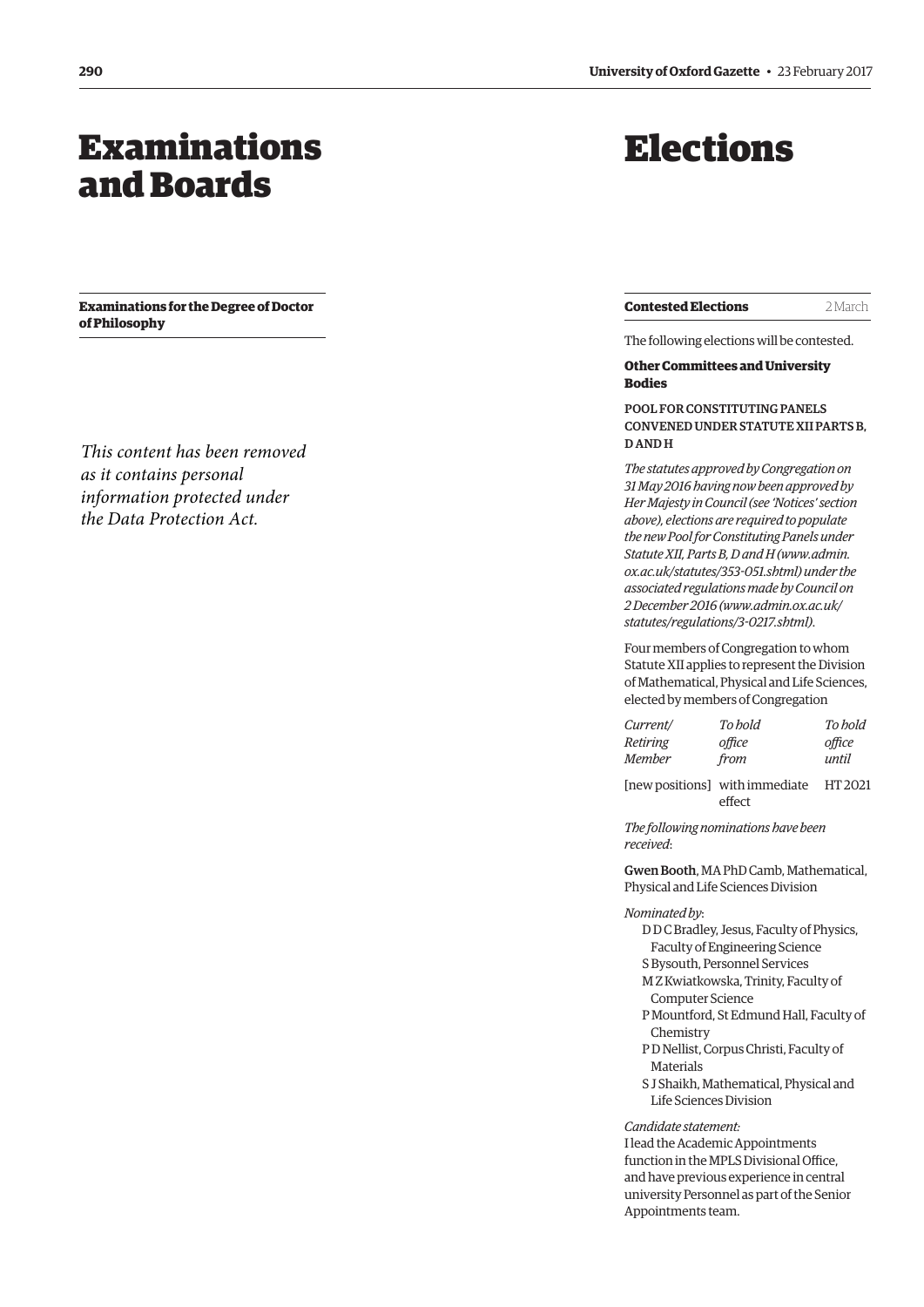I feel that it is very important that the revised Statute XII and its procedures can enable fair and robust decision making on personnel-related issues in the University whilst making use of more proportionate and timely mechanisms. I also feel that if the new procedures are to work well, the 'pool' of Congregation members from which University Appeal, Staff Employment Review and Redundancy Panel members are to be drawn should encompass a broad range of people, some of whom can bring perspectives from personnel and administrative angles.

My role includes oversight and management of the processes that support academic personnel-related work in MPLS. My work involves helping administrative and academic colleagues in departments to navigate the network of procedures around academic appointments and it includes giving policy and procedural advice, often on complex and sensitive issues, to senior members of the University. It requires the consideration both of complex specifics and of the broader context. I have extensive experience, both outside of the University and within it of working on, with, and as secretary to, a range of committees large and small.

I hope that you will feel that my experience and perspectives can be helpful.

Chris Grovenor, MA DPhil Oxf, Fellow of St Anne's, Faculty of Materials

#### *Nominated by*:

- P S Grant, St Catherine's, Faculty of Materials
- T J Marrow, Mansfield, Faculty of Materials
- R I Todd, St Catherine's, Faculty of Materials
- A J Wilkinson, St Cross, Faculty of Materials

## [No statement submitted]

Veronica McGowan, BSc Lond, PhD Warw, Department of Plant Sciences

#### *Nominated by*:

- J W Dickson, Personnel Services
- L Dolan, Magdalen, Faculty of Plant Sciences
- J A Langdale, Queen's, Faculty of Plant Sciences
- S J Shaikh, Mathematical, Physical and Life Sciences Division

# *Candidate statement:*

The University of Oxford employs more than 13,000 people, of whom approximately 10,000 are academic or academic-related staff. Statute XII offers protection and fair treatment to the University's academic and academic-related staff throughout their careers in Oxford. It is essential that the processes designed to protect staff are rigorous and implemented efficiently and effectively. I have had wide experience in managing staff and I have an interest in ensuring justice and fairness for all. I have experience of sitting on disciplinary panels and I understand the complexities of performance-related issues. I would be proud to bring my experiences to serve the wider University.

# Rosie Mortimer, MA Oxf, Department of Chemistry

#### *Nominated by*:

- M Brouard, Jesus, Faculty of Chemistry S R MacKenzie, Magdalen, Faculty of Chemistry
- P Mountford, St Edmund Hall, Faculty of **Chemistry**
- S J Shaikh, Mathematical, Physical and Life Sciences Division

#### *Candidate statement:*

I am currently the Head of Administration in the Department of Chemistry. This role and previous lead administrator roles in the departments of Social Policy and Intervention, and Mathematics, as well as a Senior Assistant Registrar role in the Medical Sciences Divisional Office, have given me considerable management experience within the University context. I am currently a member of Personnel Committee, and as part of those duties I have, on a number of occasions, chaired the Joint Consultative Committee with Support Staff. Through my work, both as an administrator and member of Personnel Committee, I have had involvement with the University's disciplinary processes both those for academic and academic related staff, and those for support staff, including conducting investigations and chairing an appeal panel. I believe this experience, together with my common sense and balanced approach to issues, qualifies me to be part of the pool for constituting panels convened under Statute XII. If elected I would work hard to bring this cross-divisional, operational knowledge and experience to bear in a constructive and thoughtful manner.

# Dr Charlotte Sweeney, BSc Sus, MBA PhD Open, Department of Materials

#### *Nominated by*:

- S Bysouth, Personnel Services
- P S Grant, St Catherine's, Faculty of **Materials**
- S J Shaikh, Mathematical, Physical and Life Sciences Division
- K J Willis, Merton, Faculty of Anthropology and Geography, Faculty of Zoology

#### *Candidate statement:*

I believe that I am well-qualified for election to the Pool because I have many years of experience of working in Universities both in the UK and Sweden in an administrative and managerial capacity, as well as several years' experience in a commercial environment. I have extensive experience of handling performance management cases, of small and large scale restructures leading to redundancies. I am standing for election because I feel I can contribute lessons learned from my relevant experience and bring objectivity and clarity to cases.

Four members of Congregation to whom Statute XII applies to represent University Administration and Services (UAS), elected by members of Congregation

| Current/ | To hold                        | To hold |
|----------|--------------------------------|---------|
| Retiring | office                         | office  |
| Member   | from                           | until   |
|          | [new positions] with immediate | HT 2021 |

effect

# *The following nominations have been received*:

Jennifer Makkreel, BASc Ottawa, Estates Services

#### *Nominated by*:

N D Hyatt, Estates Services E D James, Estates Services E Liddiard, Legal Services Office L D Ranford, Estates Services

[No statement submitted]

## Darrell Moss, Estates Services

#### *Nominated by*:

I A Hughes, Estates Services E A Kitchener, Estates Services S E Mitchell, Estates Services P M Sullivan, Estates Services

#### *Candidate statement:*

I have been employed by the University of Oxford Security Services for 26 years, the last 10 years in Supervision or Management, more recently appointed as the Deputy Head of Security Services.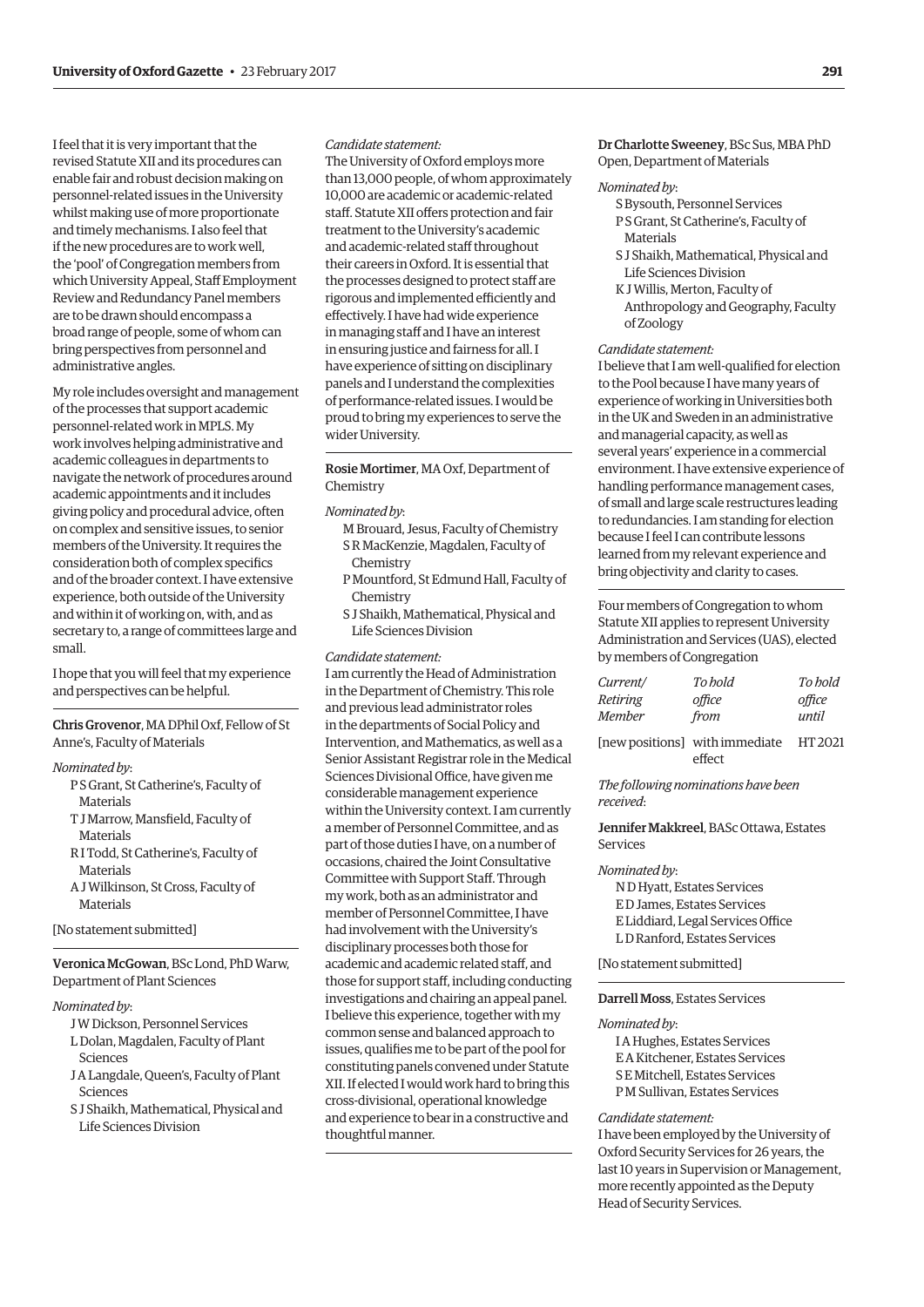A key responsibility for me is the effective and efficient leadership and management of our four patrol teams, now extending to over 57 staff. I have developed a range of processes to undertake this responsibility, including both formal and informal meetings with my supervisory staff, more effective staff communications and the implementation and development of a staff PDR system. I recognise the vital importance of staff training and development and have worked hard to deliver a number of relevant and role related training events. My efforts appear to be greatly appreciated by teams who recognise my contribution in supporting them to deliver a better service.

I have extensive experience in managing 57 people and the HR responsibility that is attributed to their management.

I have previously been a member of disciplinary panels during my employment, I have overseen appeals regarding car parking enforcement, and this has meant making decisions in a fair and reasonable manner using the evidence presented to me.

I feel I would be a valuable member of the pool and believe I am well-fitted to consider the types of issues that will come before these panels.

# Victoria Pearson, BA LLB Auckland, Public Affairs Directorate

# *Nominated by*:

- A P Brunner-Ellis, Public Affairs **Directorate**
- A N C MacDonald, Vice-Chancellor's and Registrar's Office
- M M Ounsley, Public Affairs Directorate J B Ray, Public Affairs Directorate

#### *Candidate statement:*

As a member of the Public Affairs Directorate in University Administration and Services, I wish to be considered for the above pool for constituting panels.

Having obtained a Bachelor of Laws (Hons) and worked in the legal profession in New Zealand for several years, I appreciate the critical role that properly constituted decision-making bodies play in important matters like employment. I believe that my legal background would assist me with understanding legal provisions and University regulations and also gives me an appreciation of the importance of procedural propriety and fairness.

The level of scrutiny to which the University of Oxford is subjected, given its high standing and global reputation, means that even internal procedural matters can attract external attention and comment.

Equally, it is crucial that the University treats, and is seen to treat, its staff fairly and justly in all matters, particularly in relation to fundamental issues like people's livelihoods. As a member of Congregation, and the University community more broadly, I consider it an obligation to offer the skills I have to assist the University in meeting these requirements and upholding its reputation as a fair and just organisation.

# Stephen Purbrick, BA York, Finance Division

#### *Nominated by*:

N S Anderson, Finance Division N B Heath, Finance Division J D Hutchinson, Finance Division G J Moore, Finance Division

[No statement submitted]

Sara C Smith, MA Oxf, Equality and Diversity Unit

#### *Nominated by*:

- M Chen-Wishart, Merton, Faculty of Law T Coe, Equality and Diversity Unit A L Evans, Student Administration
- K M Holmes, Education Policy Support J S Hoyle, Student Administration
- J Hutchings, Mathematical, Physical and
- Life Sciences
- D P Moore, Student Administration S F Neal, Oxford Learning Institute J A Tibbert, Student Administration
- M Zimba, Equality and Diversity Unit

# *Candidate statement:*

The main reason I am putting myself forward for election as a potential member of a Statute XII Panel is because I want to help ensure that the decisions made there are fair. The Panels will deal with difficult issues of staff discipline and redundancy which have a tremendous impact on people's lives and careers and it is important that the Panel members bring a diversity of experience to their decision-making. I have spent over 25 years at Oxford and have seen the University from several different perspectives: as a student, a college employee, a member of support staff and later as a grade 8 in UAS. I've worked as a PA in a medical department, an administrative officer in Education Policy Support and, for the last five years, as a policy advisor in the Equality and Diversity Unit. I have a good working knowledge of equality and employment law and lead on the Public Sector Equality Duty and equality analysis for the EDU. I'm experienced in policy review and development and have often advised departments and colleges on the potential impact on equality of their policies and decisions.

Working in equality doesn't mean being the 'PC police' but helps give you a more sensitive appreciation of both sides of an issue. I believe this will help me to contribute to objective and fair decisionmaking that considers the interests both of the individual and of the University.

# Clare Wakeham, MA MSc Oxf, Oxford Learning Institute

# *Nominated by*:

- T Coe, Equality and Diversity Unit
- S F Neal, Oxford Learning Institute
- J E Sherwood, Jesus, Language Centre
- A E Trefethen, St Cross, Faculty of Computer Science

# *Candidate statement:*

I have worked for the University since 1997 in a number of professional and managerial roles, in departments and in UAS. My experience has brought me into contact in a variety of ways with the matters that the panels would cover. I started as a Departmental Administrator, and was involved in cases of discipline, dismissal and redundancy; working in central Personnel Services I advised on such cases, up to and including Visitatorial Board, gaining a different perspective. Since working in the Oxford Learning Institute, the contact I have had with people across the collegiate University has greatly broadened my knowledge and strengthened my understanding; I have advised and supported many people who are having to make decisions in difficult situations involving the whole range of management activity, from supporting and developing individual staff to restructuring departments. I believe that my breadth of experience, from many different points of view, has equipped me to make fair and reasonable judgements, taking into account a broad sweep of evidence and balancing principles and individual needs. I would relish the opportunity to put some of this experience and good judgement to use on the Staff Employment Review Panel.

Full details of the Pool's composition and the functions and powers of the Panels can [be found in www.admin.ox.ac.uk/statutes/](www.admin.ox.ac.uk/statutes/regulations/3-0217.shtml) regulations/3-0217.shtml.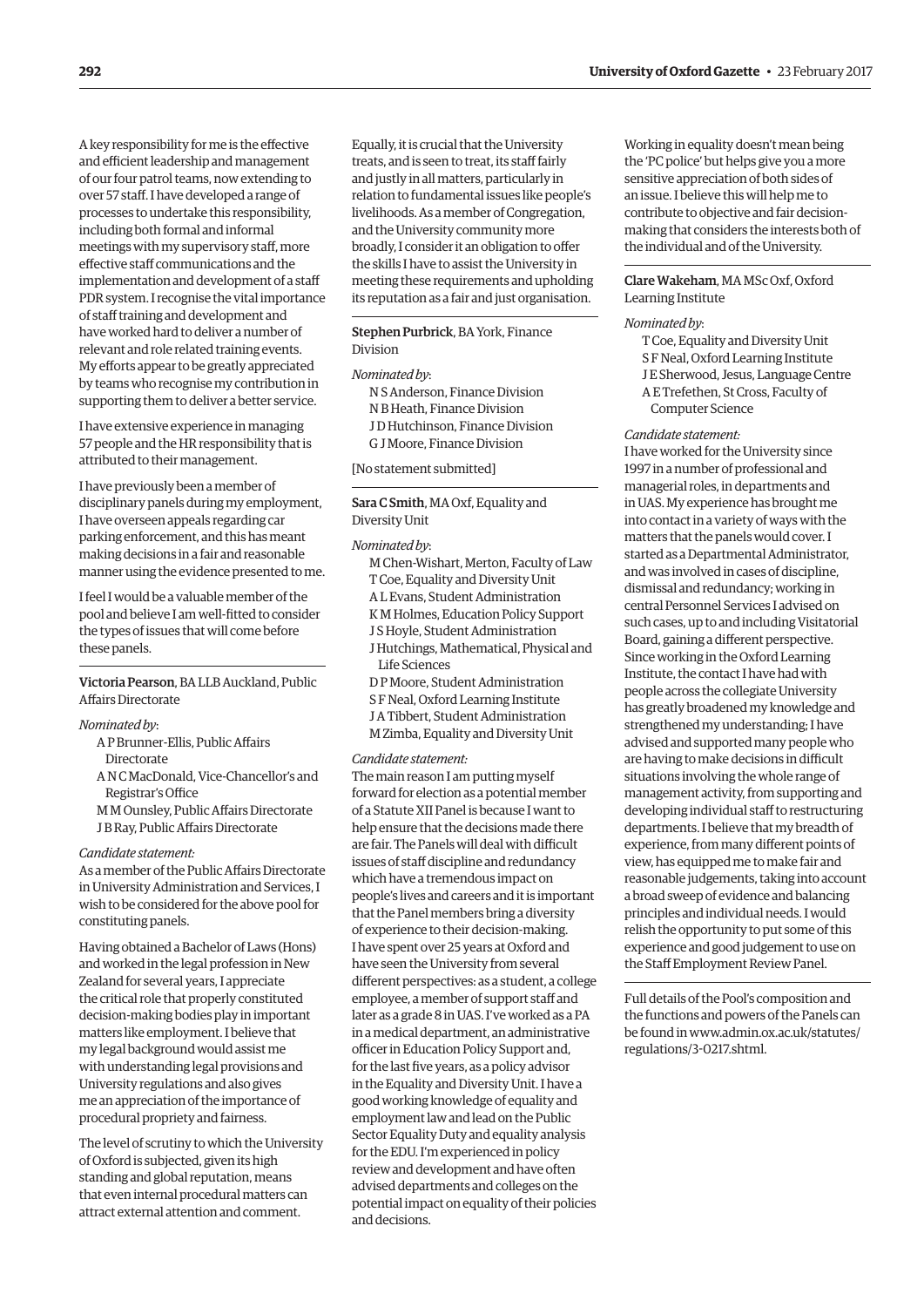# Advertisements

#### <span id="page-6-0"></span>**General notes:**

The nomination period for these elections closed at 4pm on 2 February.

All members of Congregation are entitled to vote in these elections. Ballot papers were dispatched from the University Offices by 14 February, using the address provided in the Register of Congregation. Completed ballot papers must be received by the Elections Office not later than **4pm on 2 March**.

Candidates were invited to include with their nomination forms a written statement of no more than 250 words, setting out his or her reasons for standing and qualifications for the office being sought. These statements are published in this issue of the *Gazette*. Voters may wish to wait until they have read these before returning their ballot papers.

For further information, please contact the Elections Officer [\(shirley.mulvihill@admin.](mailto:shirley.mulvihill@admin.ox.ac.uk) [ox.ac.uk\).](mailto:shirley.mulvihill@admin.ox.ac.uk)

#### **Advertising enquiries**

*Email***:** [gazette.ads@admin.ox.ac.uk](mailto:gazette.ads@admin.ox.ac.uk) *Telephone*: 01865 (2)80548 *Web*[: www.ox.ac.uk/gazette/](www.ox.ac.uk/gazette/classifiedadvertising) classifiedadvertising

# **Deadline**

Advertisements are to be received by **noon on Wednesday** of the week before publication (ie eight days before publication). Advertisements must be submitted online.

#### **Miscellaneous**

### **Shezan Restaurant**

**Mughal Indian cuisine** at Shezan: 1st floor, 135 High St, Oxford. From our kitchen to your table, we bring you fresh herbs, spices, roots, fragrances and the Mughal tradition of passion for good food. Serving as dining rooms since 1915. Open daily noon–3pm and 5.30–11pm. Tel: 01865 251600. Website: [www.](http://www.shezanoxford.co.uk) [shezanoxford.co.uk.](http://www.shezanoxford.co.uk)

# **Restoration and conservation of antique furniture**

**John Hulme** undertakes all aspects of restoration. 30 years' experience. Collection and delivery. For free advice, telephone or write to the Workshop, 11A High St, Chipping Norton, Oxon, OX7 5AD. Tel: 01608 641692.

#### **Sell your unwanted books**

**We buy academic and non-academic used books**. If you are moving office or home, leaving the University or just need more space, we can help. We are most interested in arts, history and social sciences and also buy classical or jazz CDs. Good prices paid for large or small collections and we collect from anywhere in the Oxford area. Please contact [Ross on 07720 288774 or bd@beadledavies.](mailto:bd@beadledavies.co.uk) co.uk.

# **Services offered**

**Big or small, we ship it all**. Plus free pick up anywhere in Oxford. Also full printing services available (both online and serviced), 24-hour photocopying, private mailing addresses, fax bureau, mailing services and much more. Contact or visit Mail Boxes Etc, 266 Banbury Rd, Oxford. Tel: 01865 514655. Fax: 01865 514656. Email: [staff@mbesummertown.co.uk.](mailto:staff@mbesummertown.co.uk)  Also at 94 London Rd, Oxford. Tel: 01865

[741729. Fax: 01865 742431. Email: staff@](mailto:staff@mbeheadington.co.uk) mbeheadington.co.uk.

**Carpenter/joiner**. For bookcases, wardrobes, etc, made on site to your specifications. Portfolio available. Call Rob Guthrie on 01608 677423 (evening) or 07961 444957 (daytime). Email: [rob.s.guthrie@gmail.com. W](mailto:rob.s.guthrie@gmail.com)eb: [www.](http://www.robguthrie.co.uk) [robguthrie.co.uk.](http://www.robguthrie.co.uk)

**Hope Services** is a family-run typesetting company established more than 35 years ago. Based in the heart of Oxfordshire, we specialise in the styling and production of published material. We regularly work on all types of publications including early learning teaching titles; single-author, first-time novels and novellas; academic law books and journals; and social, financial and technical reports. We would be happy to discuss and develop your ideas, and provide you with an individual quote. Please feel free to contact us at Hope Services (Abingdon) Ltd. Tel: 01235 530439. Web: [www.hopeservices.co.uk. Em](http://www.hopeservices.co.uk)ail: [mark.harvey@hopeservices.co.uk.](mailto:mark.harvey@hopeservices.co.uk)

#### **Situations sought**

**Care Assistant offers help in exchange for accommodation**. I am an experienced care assistant looking for a room in Oxford in exchange for 7–10 hrs help pw, eg cooking, cleaning, shopping, gardening, companionship and personal care. I am a mature graduate who is available immediately. To discuss, please [call 07748 949206 or email karenhaas1964@](mailto:karenhaas1964@gmail.com) gmail.com.

## **Flats to let**

**Fully furnished flat**, Hill Top Rd, Oxford: 1.5 miles to city centre near hospitals, schools, parks, golf course and transport including London and Heathrow buses. 2 bedrooms, sitting room, large kitchen-diner and bathroom. Terrace with lovely views over Oxford; use of garden; off-street parking. Would suit couple; child welcome, no pets. Non-smokers only. £900 pcm. Tel: 01865 351745 or mobile: 07733 400820.

# **Accommodation offered**

**scottfraser** – market leaders for quality Oxfordshire property. Selling, letting, buying, renting, investing – we are here to help. Visit [www.scottfraser.co.uk fo](http://www.scottfraser.co.uk)r more information or call: Headington sales: 01865 759500;